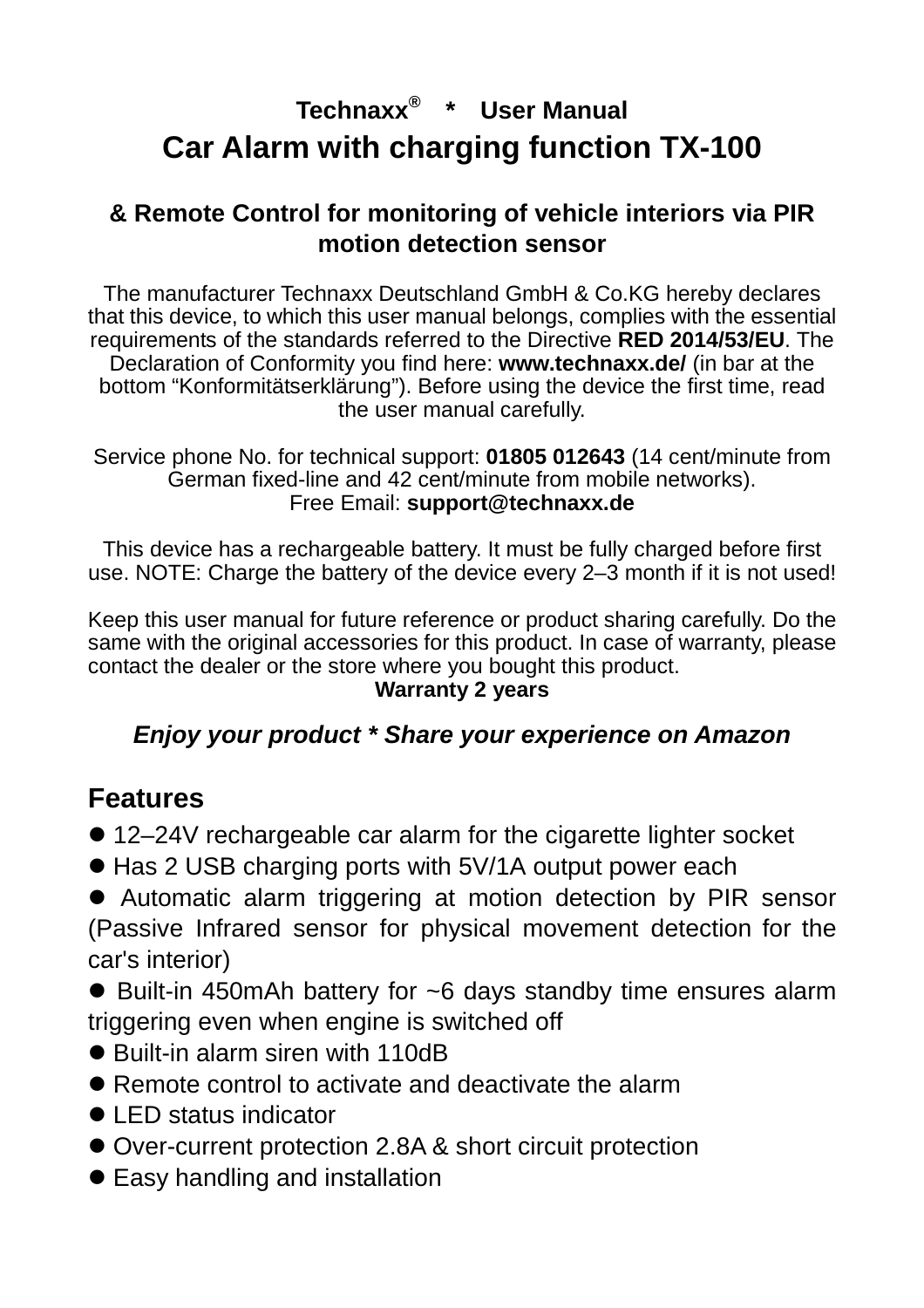# **Technical Specification**

|                                     |                                                              | $\sim$ 3m car interior (without obstacles (e.g. rear                |  |  |  |  |  |
|-------------------------------------|--------------------------------------------------------------|---------------------------------------------------------------------|--|--|--|--|--|
| Detecting distance                  | wall in trucks)                                              |                                                                     |  |  |  |  |  |
| Detecting range                     | 120° cone angle                                              |                                                                     |  |  |  |  |  |
| Distance IR remote control          |                                                              | $\sim$ 8m (open field)                                              |  |  |  |  |  |
| Alarm time                          |                                                              | 2 minutes maximum                                                   |  |  |  |  |  |
| <b>USB output</b>                   |                                                              | charging 2x 5V/1A                                                   |  |  |  |  |  |
| Power                               | Built-in rechargeable 450mAh lithium polymer<br>battery 4.2V |                                                                     |  |  |  |  |  |
| Charging time                       | $~2$ –4 hours                                                |                                                                     |  |  |  |  |  |
| Working time                        | $\sim$ 5 days (by alarm 5-times a day)                       |                                                                     |  |  |  |  |  |
| <b>Standby time</b>                 | $\sim$ 6 days                                                |                                                                     |  |  |  |  |  |
| Input voltage                       | DC 12-24V (cigarette lighter socket)                         |                                                                     |  |  |  |  |  |
| Charging current                    | 65 <sub>m</sub> A                                            |                                                                     |  |  |  |  |  |
| <b>Operating current</b>            | 26mA                                                         |                                                                     |  |  |  |  |  |
| Transmission frequency   433.92 MHz |                                                              |                                                                     |  |  |  |  |  |
| <b>Frequency type</b>               |                                                              | <b>ASK</b>                                                          |  |  |  |  |  |
| Radiated output power               |                                                              | maximum 20mW (by pressing<br>remote                                 |  |  |  |  |  |
|                                     |                                                              | control button, not continuously)                                   |  |  |  |  |  |
| <b>Material</b>                     |                                                              | <b>ABS</b>                                                          |  |  |  |  |  |
| Weight / Dimensions                 |                                                              | 44g / (L) 3.2 x (W) 3.2 x (H) 11.5cm                                |  |  |  |  |  |
| car alarm                           |                                                              |                                                                     |  |  |  |  |  |
| Weight / Dimensions                 |                                                              | 10g / (L) 5.3 x (W) 3.1 x (H) 1.0cm                                 |  |  |  |  |  |
| remote control                      |                                                              |                                                                     |  |  |  |  |  |
| <b>Package Contents</b>             |                                                              | Car Alarm with charging function TX-100,                            |  |  |  |  |  |
|                                     |                                                              | Remote Control (with button cell battery<br>CR2032 3V), User Manual |  |  |  |  |  |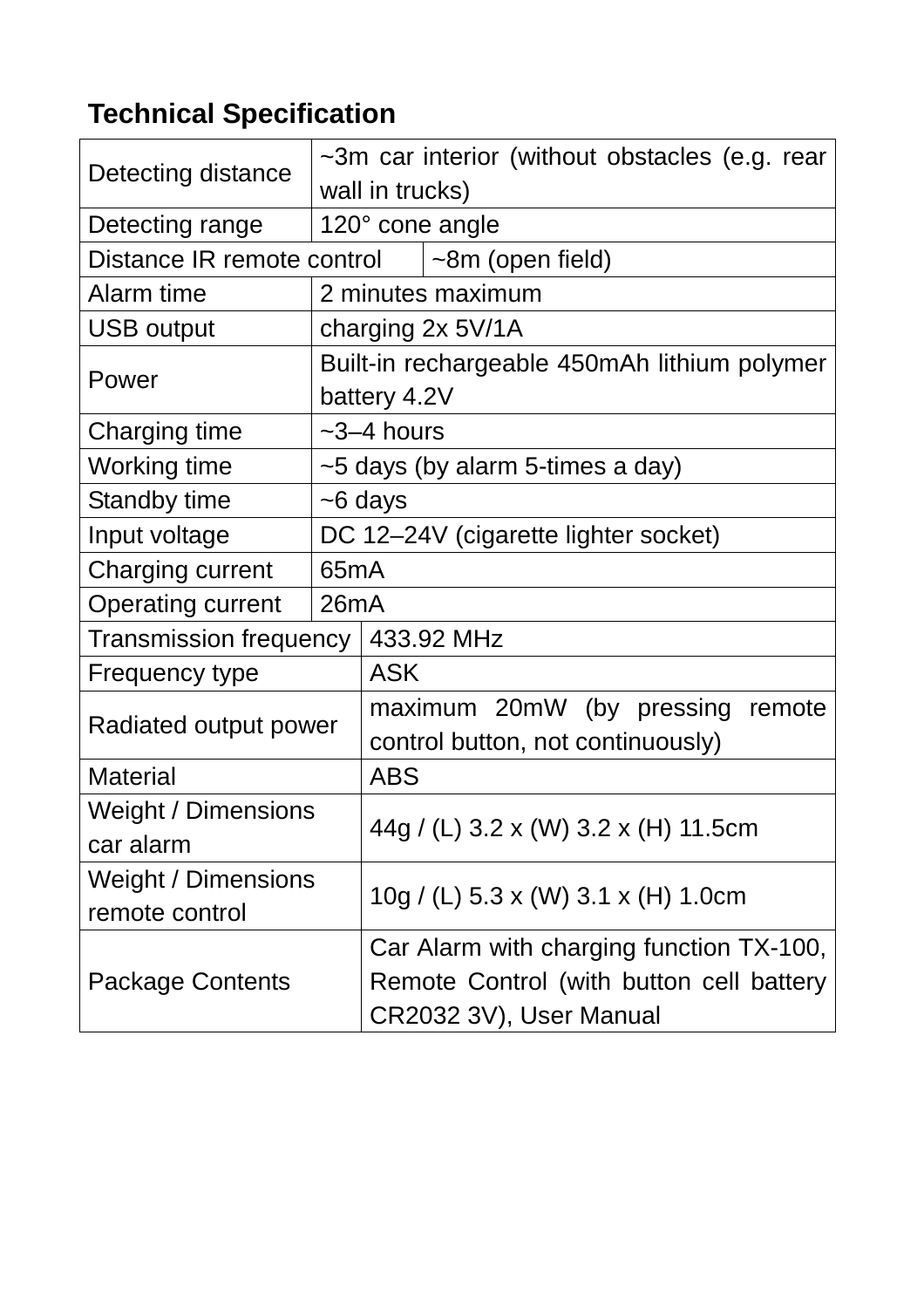## **Product overview**



|                  | <b>PIR (Motion detection)</b> |  |   | 4   Indicator (confirmation)  |
|------------------|-------------------------------|--|---|-------------------------------|
| $\boldsymbol{2}$ | USB charging slot             |  | 5 | Remote control button         |
|                  | (2x 5V71A)                    |  |   | (activate/deactivate)         |
|                  | Siren                         |  | 6 | Battery compartment of remote |
|                  |                               |  |   | control                       |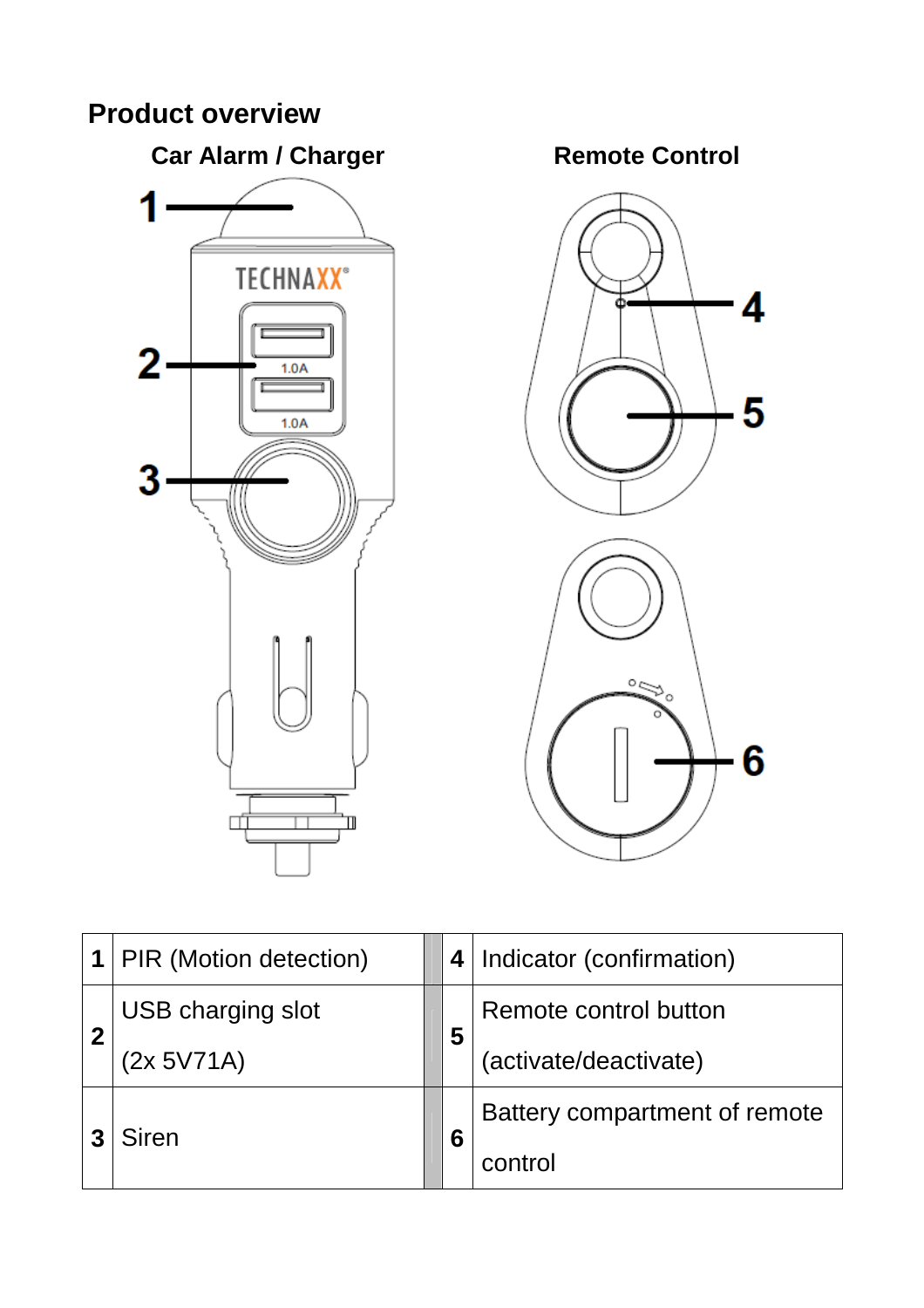## **Charge the product**

**First time** using, plug device in the 12–24V cigarette socket to power on the device. Charge the device for 3–4hours before using it. You can also use an external charger\* (\*not included) to charge the device.

**Note:** In some cars the cigarette lighter socket is off power when the engine of the car is not started. So please start your car to power the cigarette lighter socket.

### **Get started**

#### **After inserting to the cigartte lighter socket, three operations will happen at the same time:**

**1.** After inserting the device there is a short "beep". The device is ready for operation and can receive the command from the remote control.

**2.** You have to pair the device with the included remote control once to be sure that the remote control is only paired with your car alarm. This is only possible in the first 5 seconds after you plugged the device into the cigarette lighter socket. Press the button on the remote control shortly until you here 4x "beep". Now the remote control is paired with your car alarm.

**3.** The red light of the device inside the dome turns on. It indicates the battery is charging (Charging current 65mA). The red light will turn off when the device is fully charged.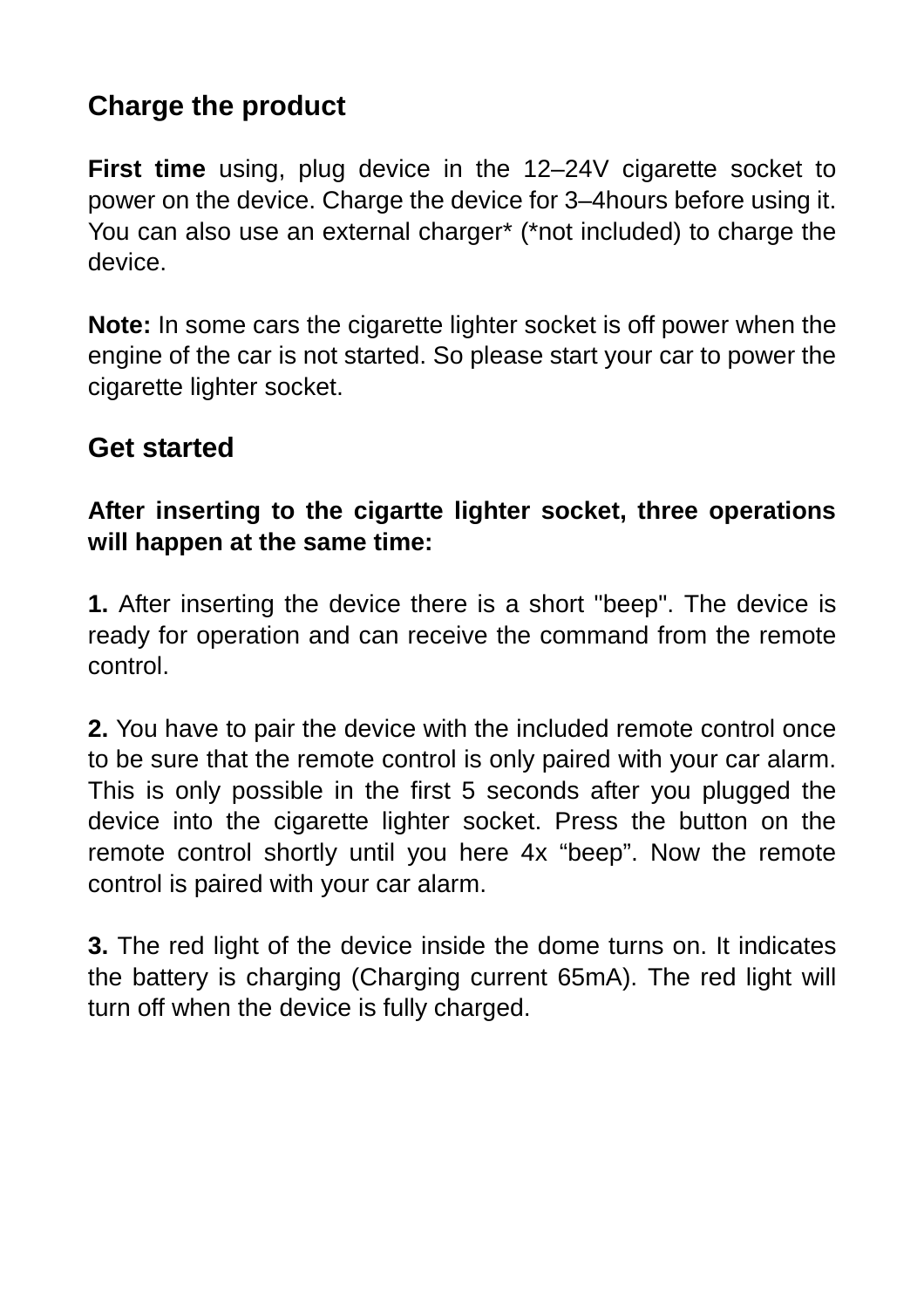## **Remote Control & Functions**

#### **Activate (Arm)**

The PIR sensor can be activated by pressing the remote control button shortly.

Once the PIR sensor is activated, it takes about 5 seconds until the device is armed. When armed the blue light flashes every 5 seconds. After human action is detected, blue light flashes quickly each second and the siren is noising loudly. When the alarm will work continuous for two minutes (working current under alarm status is 26mA)

#### **Deactivate (Disarm)**

To deactivate the PIR sensor and turn off the alarm sound, press the button on the remote control shortly.

You will hear 2x short "beep" and the blue light stops flashing.

The max. distance to disarm the device before getting back into the car is ~8m on open field.

#### **Shut OFF device**

If you press the remote control button long (3-4 seconds) you will hear one short "beep", and one long "beep" sound.

After that the device's battery is turned off. Not just the PIR sensor is shut off, the whole device is shut off for long time no use or for transportation.

All indicator turn off, except the charging indicator (red) when the device is still plugged into an active cigarette lighter socket.

The device can only be activated/armed when you plug it into the cigarette lighter socket again, or as soon as the cigarette lighter socket gives a new charge impuls to the device. The remote control is not working when device is shut off.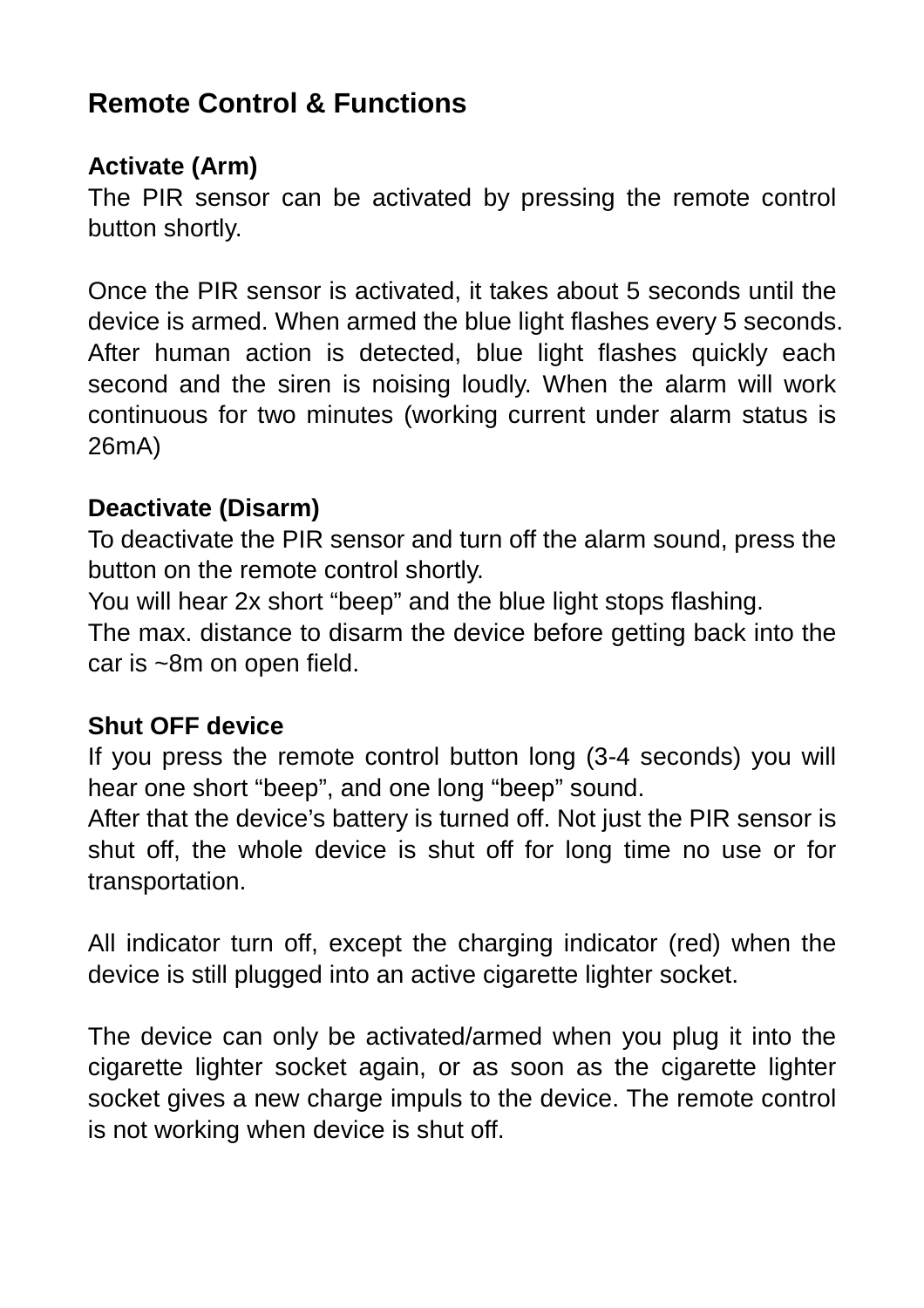#### **Note:**

 $\bullet$  It is possible to operate the remote control from outside the closed car through the window.

• The remote control gives an acoustic and a visual feedback by pressing the button

### **USB charger function**

If the device is powered from a car cigarette lighter socket, you can connect the USB charger port to your mobile phone with a USB cable\* (\*not included). The device now is working as mobile phone charger. It is also possible to charge other devices via USB.

**Note:** Maximum output of **USB** is **2x 1A**.

### **Dual Mode**

If you have two car alarms you can handle them with one remote control. No need to take two remote controls with you. For example you can store one car alarm in the luggage compartment and the other car alarm in the centre console in the front of the car.

But **before installing** you have to pair both devices with the remote control. That needs to be done by inserting both devices at the same time to cigarette lighter socket.

Now both devices are for 5 seconds in pairing mode. Press the button on the remote control for pairing both devices with the remote control. 4x "beep" will confirm the pairing. For pairing also look under **Get started point 2.** 

**Attention:** You cannot pair the devices one after another. It is necessary to plug the devices in at the same time to use one remote control.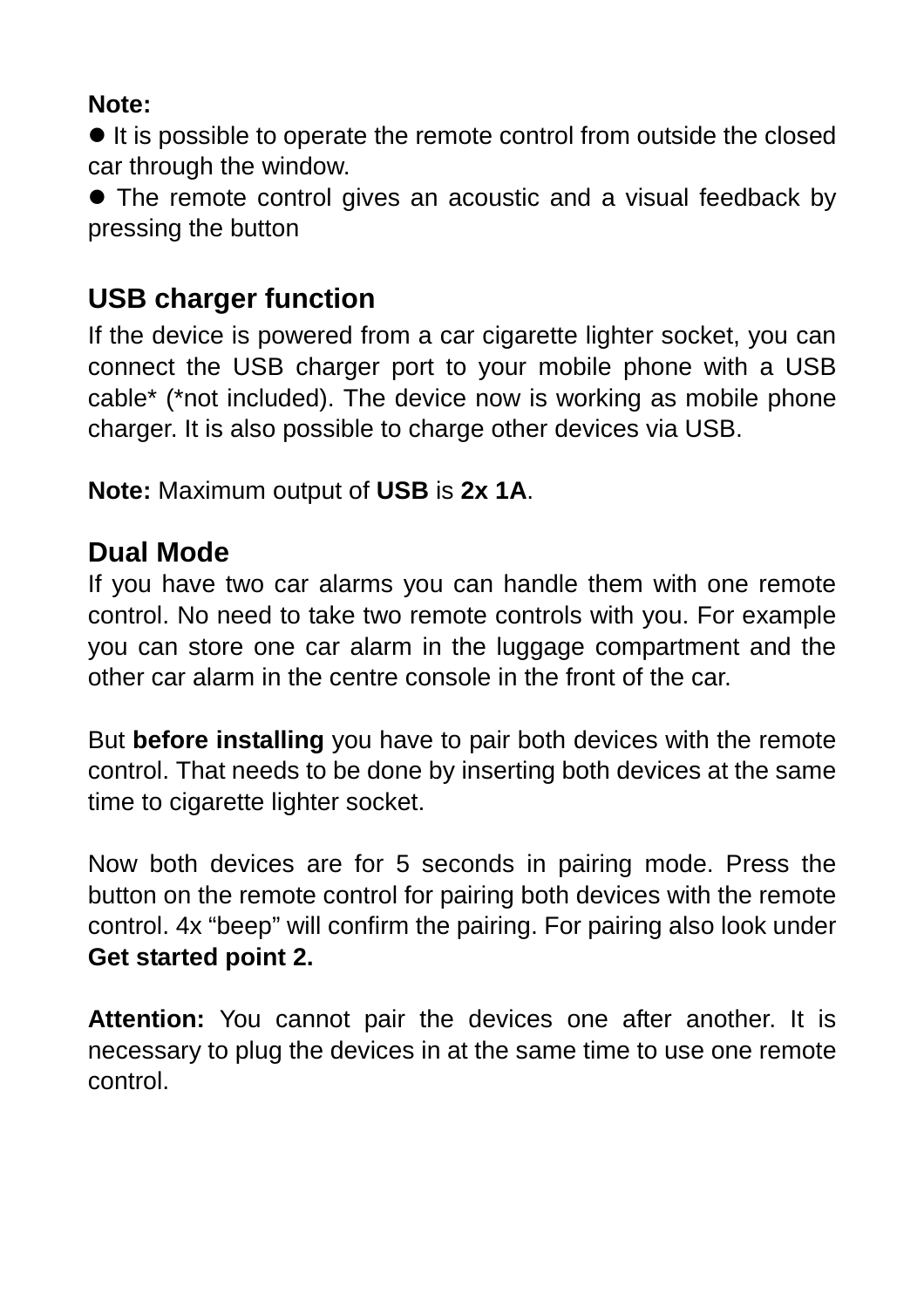### **Change remote control battery**

When the remote control does not feedback with acoustic or visual behavior after pressing the button, change the battery (CR2032).

For changing the battery use a coin to open the battery compartment. Turn the cover on the backside of the remote control left to open and right to close. Insert the battery. After inserting you should see the "plus" pole of the battery. Now close the compartment.

### **Troubleshooting**

 $\rightarrow$  First remove the small plastic strip on the back of the remote control.

#### **The device could not be paired**

 $\rightarrow$  If pairing fails for the first 5 seconds, unplug the device from the cigarette lighter socket, plug it in again and press the button on the remote control to pair.

**Note:** During the first 5 seconds right after plugging the device into the cigarette lighter socket, it is always possible to pair a remote control.

### **Product Video**

Either scan this QR code with your Smartphone, or use this YouTube link:

**https://www.youtube.com/watch?v=WCX-UDRkdP4**